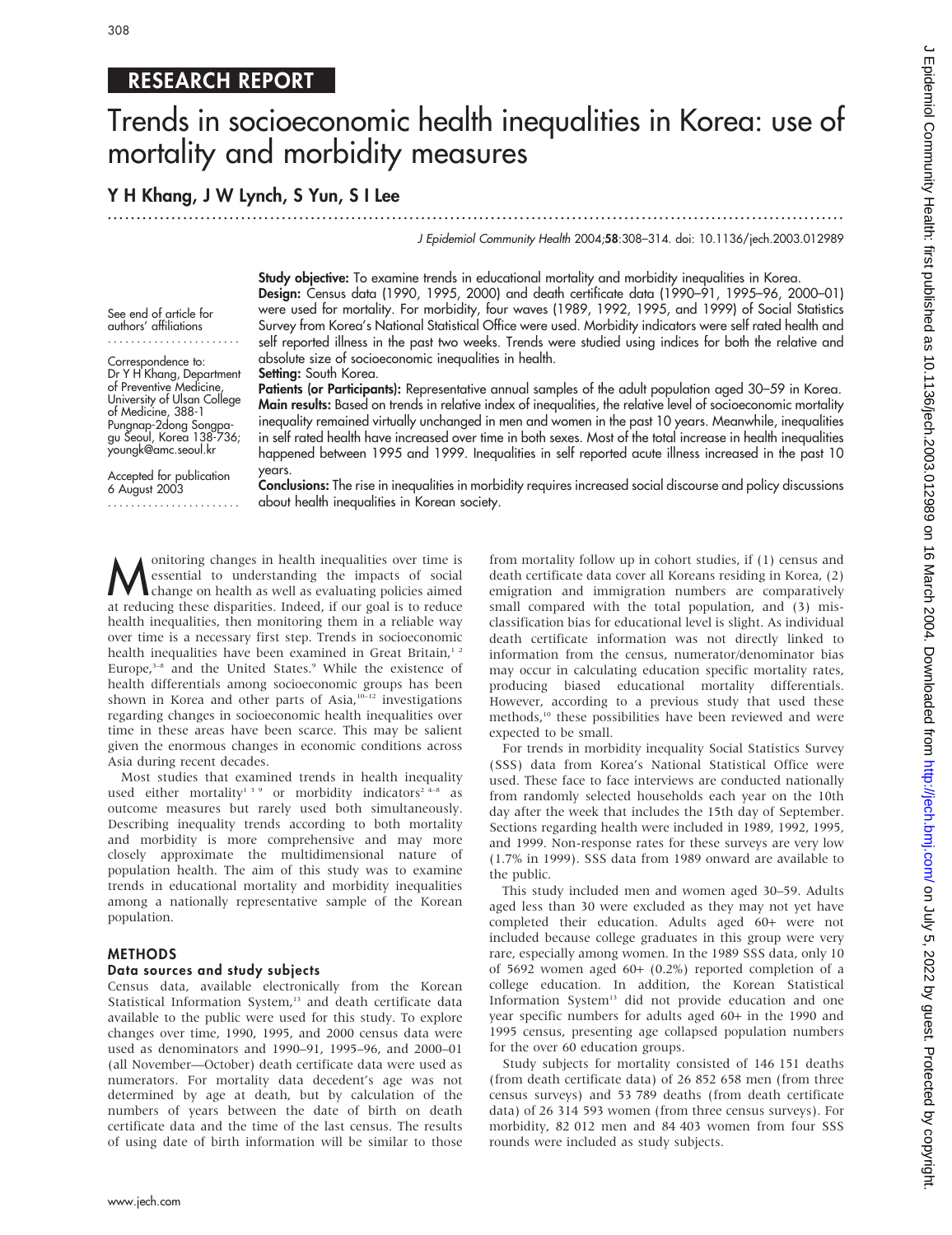#### Socioeconomic position measures

Education was used as the indicator of socioeconomic position. Educational level was measured as the highest level of education completed. Because middle and high school categories were combined in 1990–1991 death certificate data, these two education groups were categorised together into secondary education for comparison over time. Education was classified into three categories (elementary or less, middle or high school, and college or higher) for mortality and four categories (elementary or less, middle school, high school, and college or higher) for morbidity.

After examination of the data, it was determined that income and occupation could not be included as socioeconomic position indicators. Income information is not included on death certificates in Korea, and questionnaires about income were inconsistent across waves of the SSS. In addition, occupational classifications in survey data from the National Statistical Office (census and SSS data) and registration data (death certificate data) were changed in 1993. These changes and inconsistencies thus made using income or occupation as socioeconomic indicators difficult.

#### Health outcome measures

Health outcome measures used in this study were death (from death certificate data) and two indicators of morbidity (self rated health and self reported illness in the past two weeks in SSS data). Self rated health was measured by the question ''How would you rate your health compared to others your age?'' with five answer categories ranging from "very good" to "very poor". The categories "fair", "poor", and ''very poor'' were combined to yield a measure of self rated health less than good. The question ''Did you have any illness in the past two weeks?'' with answer categories of ''yes'' and "no" was used to establish self reported illness. Questions regarding long term illness were not included in SSS.

#### Analysis

Education specific mortality rates were calculated using mortality data. These rates were directly age adjusted to one year age groups, with distribution of 2000 census data as the standard, producing age standardised mortality rates. Prevalence rates of self rated health less than good and self reported acute illness were calculated for morbidity data. These rates were also directly standardised to five year age groups, using the age distribution of 1999 SSS data. Confidence intervals of these age adjusted prevalence rates were estimated.

#### Key points

- Investigations regarding trends in socioeconomic health inequalities have been scarce in Korea and other parts of Asia. Most studies on trends in health inequality used either mortality or morbidity indicators as outcome measures but rarely used both simultaneously.
- Based on trends in relative index of inequalities, the relative level of socioeconomic mortality inequality remained virtually unchanged in men and women in the past 10 years.
- $\bullet$  However, inequalities in self rated health have increased over time in both sexes. Most of the total increase in health inequalities happened between 1995 and 1999.

Men and women were analysed separately for both mortality and morbidity rates. Education specific relative risks for mortality were computed using Poisson regression analyses with the data of sex, one year age, and education specific numbers of population and deaths. Odds ratios for self rated health less than good and self reported acute illness were estimated by means of logistic regression.

The relative index of inequality (RII), a measure of effect that permits meaningful comparison of socioeconomic health inequalities over time, $1^{4-7}$  9 14 15 was computed. To calculate the RII, a relative educational position indicator was computed. This indicator is a value between 0 and 1, assigned by calculating the relative position in the cumulative population distribution of the central subject in each group of the educational hierarchy, and was entered as an independent variable in our analyses. The regression coefficient of the relative educational position indicator and the standard error were used to calculate the rate ratio with 95% confidence intervals. This rate ratio is the RII for mortality data.129 The RII in morbidity data is an odds ratio that is computed from logistic regression analysis.4–7 The RII is the relative risk of dying, or the odds of reporting morbidity at the lowest end of the educational hierarchy as compared with the risk of dying, or the odds of reporting morbidity at the very top of the educational hierarchy. The trend in the RII was estimated by including an interaction term of the relative educational position indicator and the variable that identified the year of the data in the model. All analyses were performed with SAS statistical software.16

#### RESULTS

As table 1 shows, age standardised mortality rates in both sexes decreased over time. Male mortality rates were greater than those of women. Graded educational mortality differences were found in both sexes at different times. Based on RIIs, the relative level of socioeconomic mortality inequality remained unchanged in men for the past 10 years ( $p = 0.66$ ). The trend in RII among women showed a decreasing pattern but was not significant ( $p = 0.11$ ). However, differences in age standardised mortality rates between the lowest and highest educational group, that is absolute level of inequalities, provide a different picture. In women, mortality rates of the elementary or less group remained virtually unchanged (from 368 in 1990–91 to 355 in 2000–01) while mortality rates of college graduates decreased from 157 in 1990–91 to 98 in 2000–01. As the result, the absolute mortality inequalities widened over time.

Graded patterns of educational inequalities in the prevalence rates of self rated health being less than good were detected in men at different time points (table 2). In women, the gradient was not clear in 1989 (RII =  $0.96$  (0.86 to 1.07)). Self rated health inequalities measured by RII trends increased over time in both men and women  $(p = 0.001)$ and  $p<0.0001$ ). Moreover, the increase in RII was most notable between 1995 and 1999 in both sexes. RII increased in men (RII increase  $= 0.55$ , from 1.71 to 2.26) and women (RII increase  $= 0.59$ , from 1.35 to 1.94) between 1995 and 1999 accounting for 92% of male (RII increase  $= 0.61$ , from 1.67 to 2.26) and 60% of female total increases (RII increase = 0.98, from 0.96 to1.94) between 1989 and 1999. Furthermore, the RII increase between 1995 and 1999 was statistically significant in both sexes while all other comparisons between successive surveys (except for the comparison between 1989 and 1992 in women) did not yield statistically significant RII differences.

As table 3 shows, women with more education were more likely to report illness in the past two weeks in 1989 and 1992. However, this pattern was reversed in 1995 and 1999 with less educated women reporting acute illness more easily.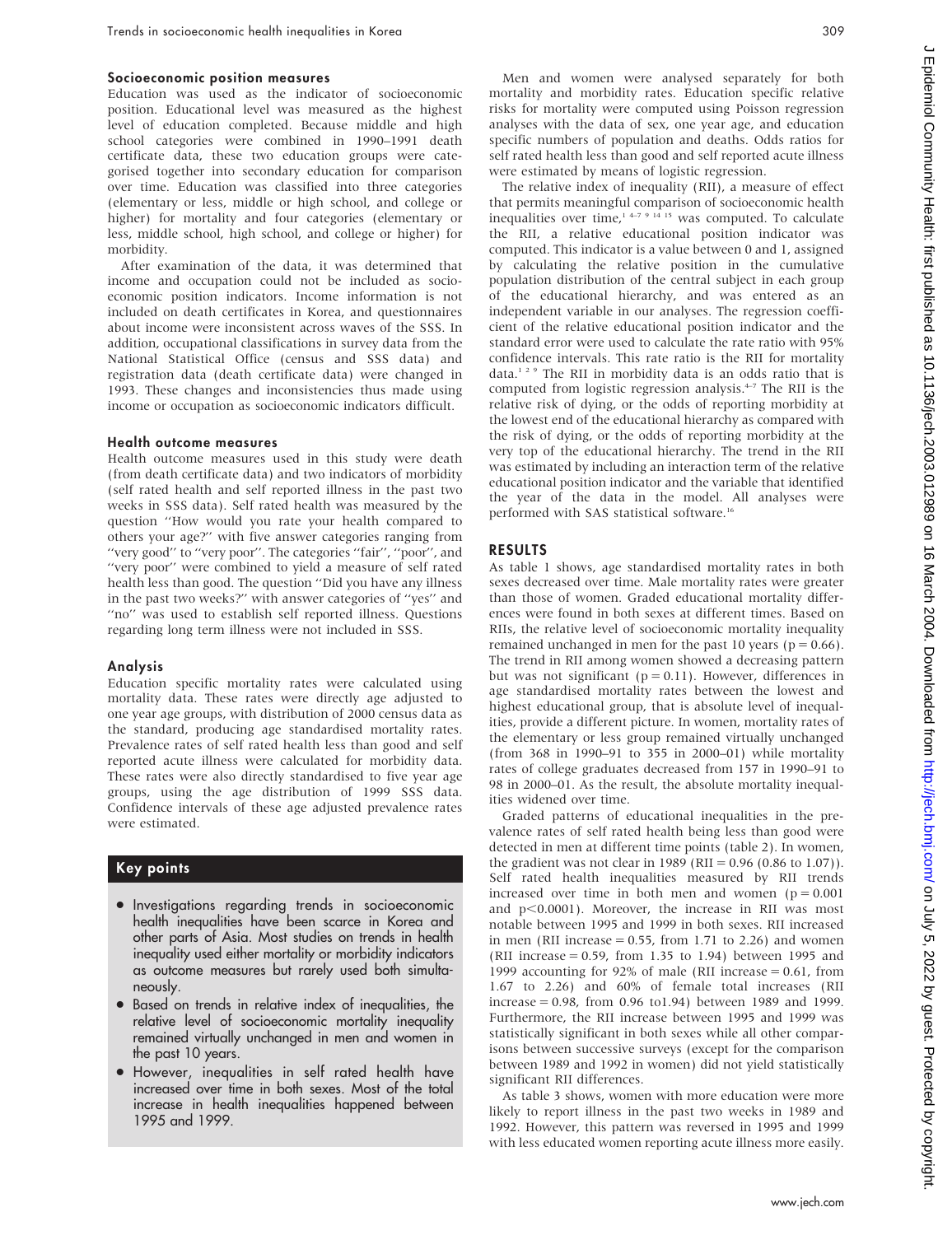**Table 1** Education specitic age standardised mortality rates,\* relative risks,† relative indices ot inequalities (RII),‡ and rate differences§ among Korean men and women aged 30–59: Korean 1990, 1995, 2000 census and 1990–1991, 1995–1996, 2000–2001 death certificate data

|                                  | <b>Elementary or less</b>   | Middle or high school | College or higher | Total   |
|----------------------------------|-----------------------------|-----------------------|-------------------|---------|
| Men aged 30-59                   |                             |                       |                   |         |
| 1990-1991                        |                             |                       |                   |         |
| Population (n)                   | 1618825                     | 4576447               | 1766084           | 7961356 |
| Deaths (n)                       | 25696                       | 21835                 | 4147              | 51678   |
| Age standardised mortality rates | 1383                        | 552                   | 293               | 668     |
| RR (95% CI)                      | 4.48 (3.65 to 5.50)         | 1.96 (1.60 to 2.40)   | 1.00              |         |
| RII (95% CI)                     | 7.03 (5.56 to 8.89)         |                       |                   |         |
| Rate difference                  | 1090                        |                       |                   |         |
| 1995-1996                        |                             |                       |                   |         |
| Population (n)                   | 1213680                     | 5210657               | 2615143           | 9039480 |
| Deaths (n)                       | 19818                       | 25403                 | 4799              | 50020   |
| Age standardised mortality rates | 1462                        | 519                   | 233               | 564     |
| RR (95% CI)                      | 5.42 (4.39 to 6.69)         | 2.36 (1.94 to 2.88)   | 1.00              |         |
| RII (95% CI)                     | 7.81 (6.02 to 10.13)        |                       |                   |         |
| Rate difference                  | 1229                        |                       |                   |         |
| 2000-2001                        |                             |                       |                   |         |
| Population (n)                   | 981812                      | 5513676               | 3356334           | 9851822 |
| Deaths (n)                       | 14620                       | 24426                 | 5407              | 44453   |
| Age standardised mortality rates | 1284                        | 440                   | 211               | 451     |
| RR (95% CI)                      | 5.31 (4.47 to 6.30)         | 2.29 (1.96 to 2.68)   | 1.00              |         |
| RII (95% CI)<br>Rate difference  | 7.57 (6.01 to 9.54)<br>1073 |                       |                   |         |
| RII Trend (p value)              | 0.66                        |                       |                   |         |
| Women aged 30-59                 |                             |                       |                   |         |
| 1990-1991                        |                             |                       |                   |         |
| Population (n)                   | 3121854                     | 4060401               | 612504            | 7794759 |
| Deaths (n)                       | 14151                       | 5337                  | 560               | 20048   |
| Age standardised mortality rates | 368                         | 185                   | 157               | 257     |
| RR (95% CI)                      | 2.77 (2.15 to 3.57)         | 1.34 (1.04 to 1.73)   | 1.00              |         |
| RII (95% CI)                     | 4.25 (3.42 to 5.28)         |                       |                   |         |
| Rate difference                  | 211                         |                       |                   |         |
| 1995-1996                        |                             |                       |                   |         |
| Population (n)                   | 2411637                     | 5265741               | 1154054           | 8831432 |
| Deaths (n)                       | 10032                       | 7053                  | 771               | 17856   |
| Age standardised mortality rates | 359                         | 170                   | 106               | 204     |
| RR (95% CI)                      | 3.27 (2.54 to 4.21)         | 1.76 (1.37 to 2.25)   | 1.00              |         |
| RII (95% CI)                     | 3.76 (2.96 to 4.77)         |                       |                   |         |
| Rate difference                  | 253                         |                       |                   |         |
| 2000-2001                        |                             |                       |                   |         |
| Population (n)                   | 1875375                     | 6001489               | 1811538           | 9688402 |
| Deaths (n)                       | 7016                        | 7673                  | 1196              | 15885   |
| Age standardised mortality rates | 355                         | 146                   | 98                | 164     |
| RR (95% CI)<br>RII (95% CI)      | 2.87 (2.32 to 3.54)         | 1.61 (1.32 to 1.96)   | 1.00              |         |
| Rate difference                  | 3.27 (2.59 to 4.13)<br>257  |                       |                   |         |
| RII Trend (p value)              | 0.11                        |                       |                   |         |
|                                  |                             |                       |                   |         |

\*Age standardised mortality rates were calculated with age adjustment to one year age groups according to the direct method with the distribution of 2000 census data as the standard; †relative risks were computed using Poisson regression analyses with the data of sex, cause, one year age, education specific number ol death and population. "college or higher" groups was the referent (1.0); trelative indices of inequalities were computed using Poisson regression analyses with the data of sex, one year age, cause, education specific number of death and population; Srate difference = (age standardised mortality rates in college or higher group)–(ages standardised mortality rates in elementary or less group).

According to RII trends, levels of inequalities for self reported acute illness have increased in the past 10 years in both sexes (men  $p = 0.0012$ , women  $p < 0.0001$ ). The RII in 1999 was statistically greater in women as compared with the RII in 1995. In addition, age adjusted prevalence rates of self reported acute illness increased over time in both sexes. This pattern was more notable in women who recorded a 4.7% rise (20.4% in 1989 to 25.1% in 1999) in the prevalence rate compared with men (2.5% increase, 14.4%–16.9%). This increase was attributable to the rise in self reported illness from women with less education (that is, elementary or less education).

According to the comparison of RIIs by year, levels of relative educational inequalities were greater in self rated health than those of self reported acute illness. However, the greatest level of inequality was found in mortality. Based on RIIs, levels of relative educational inequalities in mortality and morbidity were greater in men than women and persisted over time.

# **DISCUSSION**

Results of this study showed that, based on RII trends from 1990 to 2001, relative educational mortality inequalities in Korean men and women remained virtually unchanged. The level of mortality inequality in women appeared to have narrowed, but the RII trend was not statistically significant. In contrast, absolute mortality inequality—a mortality rate difference—was found to have widened between women with elementary or less education and those with college or

# Policy implications

• In response to persisting mortality inequalities and increasing morbidity inequalities, Korean government should give priority to socioeconomic health inequalities in the social policy agenda.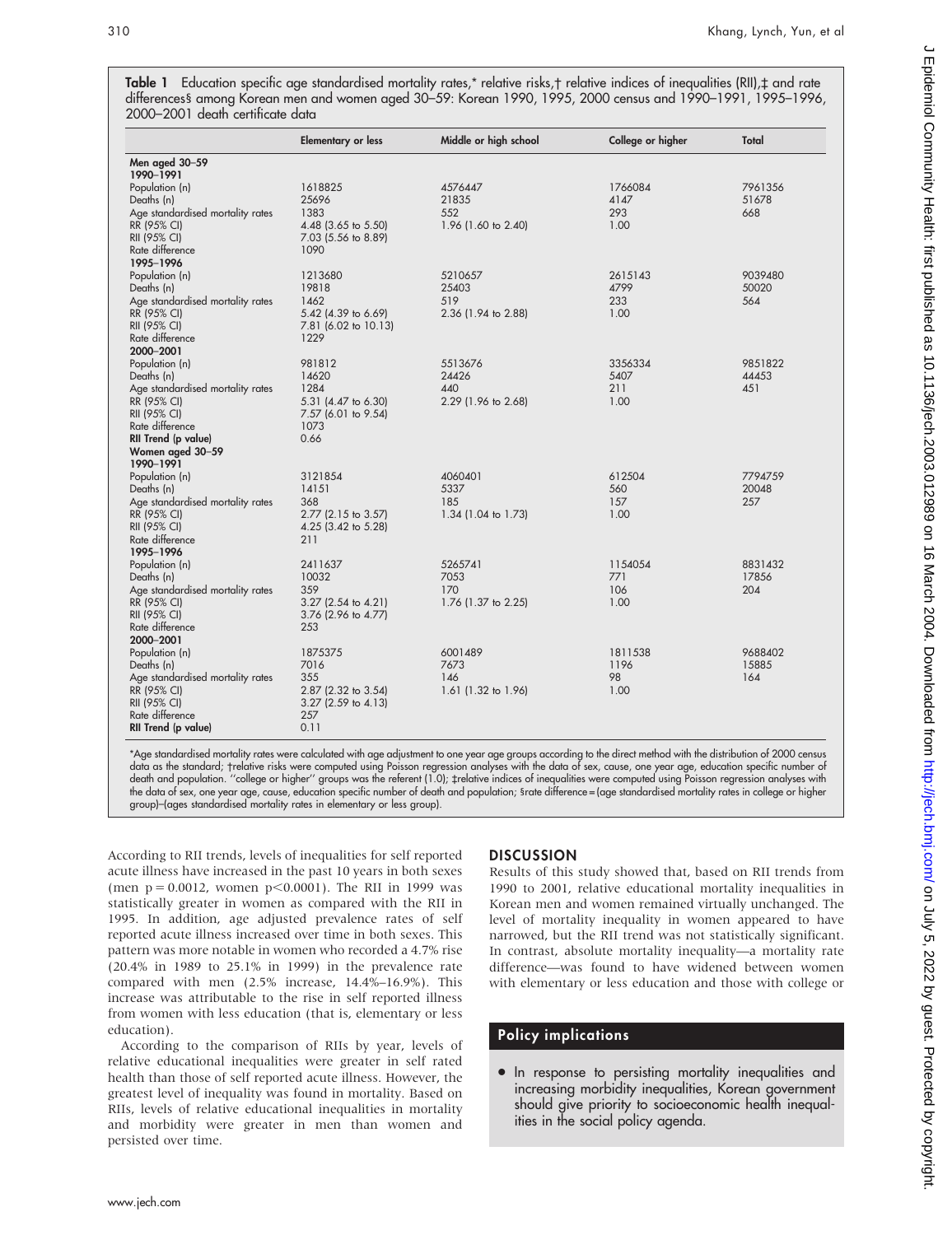|                                                                                                                     | <b>Elementary or less</b>                              | Middle                                | High                                | College or higher                   | Total                                   |
|---------------------------------------------------------------------------------------------------------------------|--------------------------------------------------------|---------------------------------------|-------------------------------------|-------------------------------------|-----------------------------------------|
| Men aged 30-59<br>1989                                                                                              |                                                        |                                       |                                     |                                     |                                         |
| Number of the surveyed<br>Self rated health less than good (n)<br>Age adjusted prevalence rates                     | 5200<br>2522<br>45.5 (44.1 to 46.8)                    | 4357<br>1954<br>45.1 (43.6 to 46.6)   | 7415<br>2900<br>40.6 (39.5 to 41.7) | 3331<br>1170<br>35.9 (34.2 to 37.5) | 20303<br>8546<br>42.2 (41.5 to 42.9)    |
| (95% CI)<br>Odds ratio (95% CI)<br>RII (95% CI)<br>1992                                                             | 1.51 (1.38 to 1.66)<br>1.67 (1.51 to 1.86)             | 1.46 $(1.33 \text{ to } 1.61)$        | $1.20$ (1.10 to 1.31)               | 1.00                                |                                         |
| Number of the surveyed<br>Self rated health less than good (n)<br>Age adjusted prevalence rates                     | 4590<br>2610<br>53.0 (51.5 to 54.4)                    | 4424<br>2304<br>51.8 (50.4 to 53.3)   | 8502<br>3997<br>47.9 (46.9 to 49.0) | 4188<br>1659<br>40.4 (38.9 to 41.8) | 21704<br>10570<br>48.9 (48.2 to 49.5)   |
| (95% CI)<br>Odds ratio (95% CI)<br>RII (95% CI)<br>1995                                                             | 1.73 (1.58 to 1.89)<br>1.86 (1.68 to 2.05)             | 1.56 (1.43 to 1.70)                   | $1.33$ (1.24 to 1.44)               | 1.00                                |                                         |
| Number of the surveyed<br>Self rated health less than good (n)<br>Age adjusted prevalence rates<br>(95% CI)         | 3488<br>2142<br>58.6 (57.0 to 60.3)                    | 3940<br>2219<br>55.2 (53.7 to 56.8)   | 9275<br>4813<br>52.6 (51.6 to 53.6) | 4926<br>2257<br>46.3 (44.9 to 47.7) | 21629<br>11431<br>53.0 (52.3 to 53.7)   |
| Odds ratio (95% CI)<br>RII (95% CI)<br>1999                                                                         | 1.63 (1.49 to 1.79)<br>1.71 (1.55 to 1.89)             | $1.42$ (1.31 to 1.55)                 | $1.25$ (1.17 to 1.34)               | 1.00                                |                                         |
| Number of the surveyed<br>Self rated health less than good (n)<br>Age adjusted prevalence rates<br>(95% CI)         | 2268<br>1497<br>60.3 (58.3 to 62.3)                    | 2884<br>1765<br>59.0 (57.2 to 60.8)   | 8406<br>4329<br>52.1 (51.0 to 53.2) | 4818<br>2135<br>44.5 (43.1 to 45.9) | 18376<br>9726<br>52.9 (52.2 to 53.6)    |
| Odds ratio (95% CI)<br>RII (95% CI)<br>RII trend (p value)<br>Women aged 30–59                                      | 2.09 (1.87 to 2.33)<br>2.26 (2.02 to 2.52)<br>0.001    | 1.79 (1.63 to 1.98)                   | $1.30$ (1.21 to 1.40)               | 1.00                                |                                         |
| 1989<br>Number of the surveyed<br>Self rated health less than good (n)<br>Age adjusted prevalence rates<br>(95% CI) | 10441<br>6374<br>57.8 (56.9 to 58.8)                   | 4982<br>2881<br>$60.4$ (59.1 to 61.8) | 4602<br>2526<br>59.3 (57.9 to 60.7) | 1063<br>556<br>53.0 (50.0 to 56.0)  | 21088<br>12337<br>58.6 (58.0 to 59.3)   |
| Odds ratio (95% CI)<br>RII (95% CI)<br>1992                                                                         | 1.07 (0.94 to 1.23)<br>0.96 (0.86 to 1.07)             | 1.20 $(1.05 \text{ to } 1.37)$        | 1.12 (0.98 to 1.29)                 | 1.00                                |                                         |
| Number of the surveyed<br>Self rated health less than good (n)<br>Age adjusted prevalence rates<br>(95% CI)         | 9387<br>6597<br>67.0 (66.0 to 67.9)                    | 5584<br>3671<br>$67.8$ (66.5 to 69.0) | 5938<br>3659<br>63.7 (62.5 to 64.9) | 1519<br>895<br>58.9 (56.4 to 61.4)  | 22428<br>14822<br>$66.2$ (65.5 to 66.8) |
| Odds ratio (95% CI)<br>RII (95% CI)<br>1995                                                                         | 1.26 (1.12 to 1.42)<br>1.21 (1.09 to 1.35)             | $1.25$ (1.11 to 1.41)                 | 1.12 (1.00 to 1.25)                 | 1.00                                |                                         |
| Number of the surveyed<br>Self rated health less than good (n)                                                      | 7219<br>5232                                           | 5419<br>3729                          | 7373<br>4646                        | 2048<br>1221                        | 22059<br>14828                          |
| Age adjusted prevalence rates<br>(95% CI)                                                                           | 68.2 (67.1 to 69.3)                                    | 69.2 (68.0 to 70.4)                   | 65.3 (64.2 to 66.3)                 | $60.5$ (58.3 to 62.6)               | 67.4 (66.8 to 68.0)                     |
| Odds ratio (95% CI)<br>RII (95% CI)<br>1999                                                                         | 1.34 (1.20 to 1.50)<br>$1.35(1.21)$ to $1.50$          | 1.34 (1.20 to 1.49)                   | 1.13 (1.02 to 1.25)                 | 1.00                                |                                         |
| Number of the surveyed<br>Self rated health less than good (n)<br>Age adjusted prevalence rates                     | 4767<br>3710<br>73.5 (72.3 to 74.8)                    | 4144<br>3025<br>72.5 (71.2 to 73.9)   | 7610<br>4780<br>65.3 (64.3 to 66.4) | 2307<br>1360<br>59.8 (57.7 to 61.8) | 18828<br>12875<br>68.4 (67.7 to 69.0)   |
| (95% CI)<br>Odds ratio (95% CI)<br>RII (95% CI)<br>RII trend (p value)                                              | 1.81 (1.60 to 2.04)<br>1.94 (1.72 to 2.19)<br>< 0.0001 | 1.60 (1.43 to 1.79)                   | $1.14$ (1.03 to 1.25)               | 1.00                                |                                         |

\*Age adjusted prevalence rates were calculated with age adjustment to five year age groups according to the direct method with distribution of 1999 data; †odds ratios were computed using logistic regression. ''college or higher'' groups was the referent (1.0); ‡relative indices of inequalities were computed using logistic regression analyses.

higher education. These contrasting relative and absolute socioeconomic differentials highlight how attention needs to be paid to how inequality is measured, in regard to assessing the magnitude and trends in socioeconomic health inequalities.<sup>14</sup><sup>15</sup>

In contrast with mortality, the level of relative inequality in self rated health being less than good increased during the past 10 years among both sexes. Based on RII, relative inequalities in self reported acute illness increased in the past 10 years. An interesting finding was that the relation between education and self reported acute illness reversed in women, but not in men. Korean women with less education reported less acute illness than those with more education in 1989 and 1992 but disclosed more acute illness in 1999. This reversal in socioeconomic health gradient appeared to happen to women in a comparatively short period. One explanation may be attributable to the fact that self rated illness is a function of both the burden of disease pathology and individual perceptions. The individual's perception is further influenced by social and cultural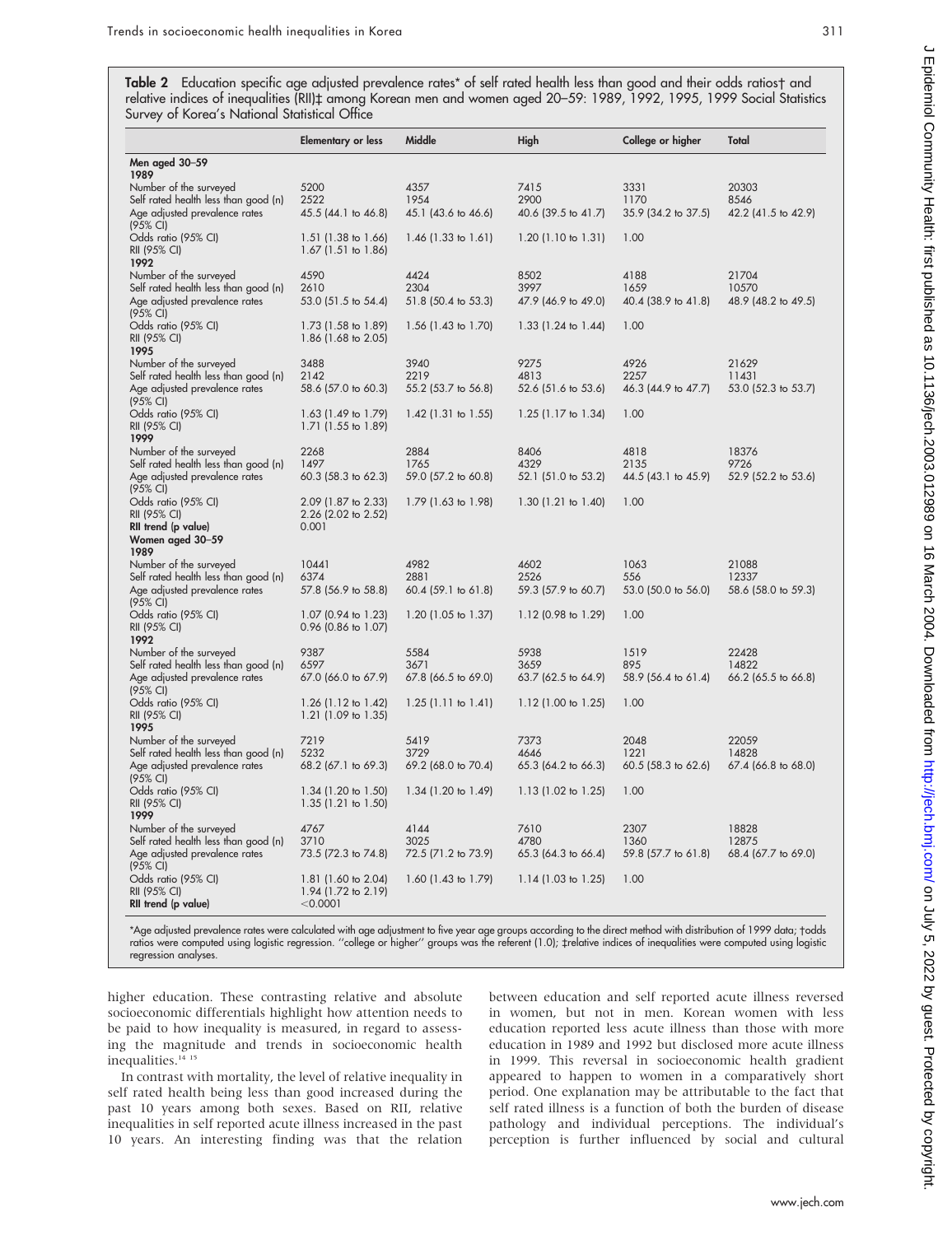**Table 3** Education specitic age adjusted prevalence rates\* ot selt reported acute illness and their odds† ratios and relative indices of inequalities (RII)<sup>+</sup> among Korean men and women aged 20–59: 1989, 1992, 1995, 1999 Social Statistics Survey of Korea's National Statistical Office

|                                                                  | <b>Elementary or less</b>                    | Middle                     | High                        | College or higher              | Total                       |
|------------------------------------------------------------------|----------------------------------------------|----------------------------|-----------------------------|--------------------------------|-----------------------------|
| Men aged 30-59                                                   |                                              |                            |                             |                                |                             |
| 1989<br>Number of the surveyed                                   | 5200                                         | 4357                       | 7415                        | 3331                           | 20303                       |
| Self reported acute illness (n)                                  | 814                                          | 649                        | 1055                        | 391                            | 2909                        |
| Age adjusted prevalence rates                                    | 14.7 (13.7 to 15.7)                          | 15.1 (14.0 to 16.1)        | 14.9 (14.0 to 15.7)         | 11.9 (10.8 to 13.0)            | 14.4 (13.9 to 14.9)         |
| (95% CI)                                                         |                                              |                            |                             |                                |                             |
| Odds ratio (95% CI)                                              | $1.27$ (1.12 to 1.46)                        | $1.29$ (1.13 to 1.48)      | $1.25$ (1.11 to 1.42)       | 1.00                           |                             |
| RII (95% CI)                                                     | 1.25 (1.08 to 1.45)                          |                            |                             |                                |                             |
| 1992                                                             |                                              |                            |                             |                                |                             |
| Number of the surveyed                                           | 4590                                         | 4424                       | 8502                        | 4188                           | 21704                       |
| Self reported acute illness (n)<br>Age adjusted prevalence rates | 805<br>15.7 (14.7 to 16.8)                   | 738<br>16.6 (15.5 to 17.7) | 1259<br>15.3 (14.5 to 16.0) | 588<br>14.6 (13.5 to 15.7)     | 3390<br>15.7 (15.2 to 16.2) |
| (95% CI)                                                         |                                              |                            |                             |                                |                             |
| Odds ratio (95% CI)                                              | $1.12$ (1.00 to 1.27)                        | $1.15$ (1.02 to 1.30)      | $1.05$ (0.94 to 1.16)       | 1.00                           |                             |
| RII (95% CI)                                                     | 1.17 (1.02 to 1.34)                          |                            |                             |                                |                             |
| 1995                                                             |                                              |                            |                             |                                |                             |
| Number of the surveyed                                           | 3488                                         | 3940                       | 9275                        | 4926                           | 21629                       |
| Self reported acute illness (n)                                  | 650                                          | 626                        | 1284                        | 666                            | 3226                        |
| Age adjusted prevalence rates<br>(95% CI)                        | 17.3 (16.1 to 18.6)                          | 15.5 (14.4 to 16.6)        | 13.8 (13.1 to 14.5)         | 13.4 (12.5 to 14.4)            | 14.9 (14.4 to 15.4)         |
| Odds ratio (95% CI)                                              | 1.39 (1.23 to 1.58)                          | 1.19 (1.05 to 1.34)        | $1.02$ (0.92 to $1.13$ )    | 1.00                           |                             |
| RII (95% CI)                                                     | 1.46 $(1.27 \text{ to } 1.67)$               |                            |                             |                                |                             |
| 1999                                                             |                                              |                            |                             |                                |                             |
| Number of the surveyed                                           | 2268                                         | 2884                       | 8406                        | 4818                           | 18376                       |
| Self reported acute illness (n)                                  | 526                                          | 551                        | 1354                        | 673                            | 3104                        |
| Age adjusted prevalence rates<br>(95% CI)                        | 20.0 (19.3 to 21.6)                          | 18.5 (17.1 to 20.0)        | 16.5 (15.7 to 17.3)         | 14.1 $(13.1 \text{ to } 15.1)$ | 16.9 (16.3 to 17.4)         |
| Odds ratio (95% CI)                                              | $1.61$ (1.41 to 1.85)                        | $1.33$ (1.17 to 1.51)      | $1.16$ (1.05 to 1.28)       | 1.00                           |                             |
| RII (95% CI)                                                     | 1.65 (1.42 to 1.90)                          |                            |                             |                                |                             |
| RII trend (p value)                                              | 0.0012                                       |                            |                             |                                |                             |
| Women aged 30-59                                                 |                                              |                            |                             |                                |                             |
| 1989<br>Number of the surveyed                                   | 10441                                        | 4982                       | 4602                        | 1063                           | 21088                       |
| Self reported acute illness (n)                                  | 2148                                         | 1038                       | 894                         | 223                            | 4303                        |
| Age adjusted prevalence rates                                    | 19.4 (18.6 to 20.1)                          | 22.0 (20.9 to 23.2)        | 21.1 (19.9 to 22.3)         | 23.1 (20.6 to 25.6)            | 20.4 (19.8 to 20.9)         |
| (95% CI)                                                         |                                              |                            |                             |                                |                             |
| Odds ratio (95% CI)                                              | 0.81 (0.69 to 0.95)                          | $0.96$ (0.82 to 1.13)      | $0.91$ (0.77 to 1.07)       | 1.00                           |                             |
| RII (95% CI)                                                     | 0.79 (0.69 to 0.91)                          |                            |                             |                                |                             |
| 1992<br>Number of the surveyed                                   | 9387                                         | 5584                       | 5938                        | 1519                           | 22428                       |
| Self reported acute illness (n)                                  | 2213                                         | 1318                       | 1303                        | 357                            | 5191                        |
| Age adjusted prevalence rates                                    | 22.4 (21.6 to 23.3)                          | 24.6 (23.5 to 25.7)        | 23.3 (22.3 to 24.4)         | 26.5 (24.3 to 28.7)            | 23.2 (22.7 to 23.8)         |
| $(95% \text{ Cl})$                                               |                                              |                            |                             |                                |                             |
| Odds ratio (95% CI)                                              | $0.85$ (0.74 to 0.97)                        | $0.96$ (0.84 to 1.09)      | $0.91$ (0.80 to 1.04)       | 1.00                           |                             |
| RII (95% CI)                                                     | 0.79 (0.69 to 0.91)                          |                            | 0.86 (0.76 to 0.97)         |                                |                             |
| 1995<br>Number of the surveyed                                   | 7219                                         | 5419                       | 7373                        | 2048                           | 22059                       |
| Self reported acute illness (n)                                  | 1779                                         | 1131                       | 1542                        | 431                            | 4883                        |
| Age adjusted prevalence rates                                    | 23.0 (22.1 to 24.0)                          | 21.3 (20.2 to 22.4)        | 21.5 (20.6 to 22.4)         | 20.8 (19.1 to 22.6)            | 22.1 (21.6 to 22.7)         |
| (95% CI)                                                         |                                              |                            |                             |                                |                             |
| Odds ratio (95% CI)                                              | 1.10 (0.96 to 1.25)                          | $0.96$ (0.84 to 1.09)      | 0.99 (0.88 to 1.12)         | 1.00                           |                             |
| RII (95% CI)                                                     | 1.10 (0.97 to 1.24)                          |                            |                             |                                |                             |
| 1999<br>Number of the surveyed                                   | 4767                                         | 4144                       | 7610                        | 2307                           | 18828                       |
| Self reported acute illness (n)                                  | 1531                                         | 1078                       | 1651                        | 470                            | 4730                        |
| Age adjusted prevalence rates                                    | 27.9 (26.6 to 29.2)                          | 25.5 (24.2 to 26.8)        | 23.7 (22.7 to 24.6)         | 21.8 (20.1 to 23.5)            | 25.1 (24.5 to 25.7)         |
| (95% CI)                                                         |                                              |                            |                             |                                |                             |
| Odds ratio (95% CI)                                              | $1.35$ (1.19 to 1.55)                        | 1.19 (1.05 to 1.36)        | 1.05 (0.94 to 1.18)         | 1.00                           |                             |
| RII (95% CI)                                                     | 1.42 $(1.25 \text{ to } 1.61)$<br>$<$ 0.0001 |                            |                             |                                |                             |
| RII trend (p value)                                              |                                              |                            |                             |                                |                             |

\*Age adjusted prevalence rates were calculated with age adjustment to five year age groups according to the direct method with distribution of 1999 data; †odds ratios were computed using logistic regression. ''College or higher'' groups was the referent (1.0); ‡relative indices of inequalities were computed using logistic regression analyses.

context. A systematic under-reporting of illness by people with lower socioeconomic position has been highlighted in other studies,<sup>17 18</sup> suggesting that the more disadvantaged may report less poor health despite their objectively worse health status. This may be related to people matching their expectations for health with their perceived health. Despite this underreporting, several studies in industrialised countries have revealed that poor people reported greater illness burden than rich people.19 20 However, the rich report more ill health than the poor in many underdeveloped countries even though the rich have a better objective health status and lower mortality rates.<sup>21</sup> <sup>22</sup> It has been suggested that this may reflect a richer (or more educated) person's greater likelihood to have access to health services, receive diagnoses, and thus report illness.<sup>23</sup> <sup>24</sup>

Our result may be related to the expansion of Korea's national health insurance, whereby universal coverage started in late 1989 along with the final inclusion of the self employed as beneficiary.<sup>25</sup> Given that the coverage of Korea's national health insurance was expanded from workers in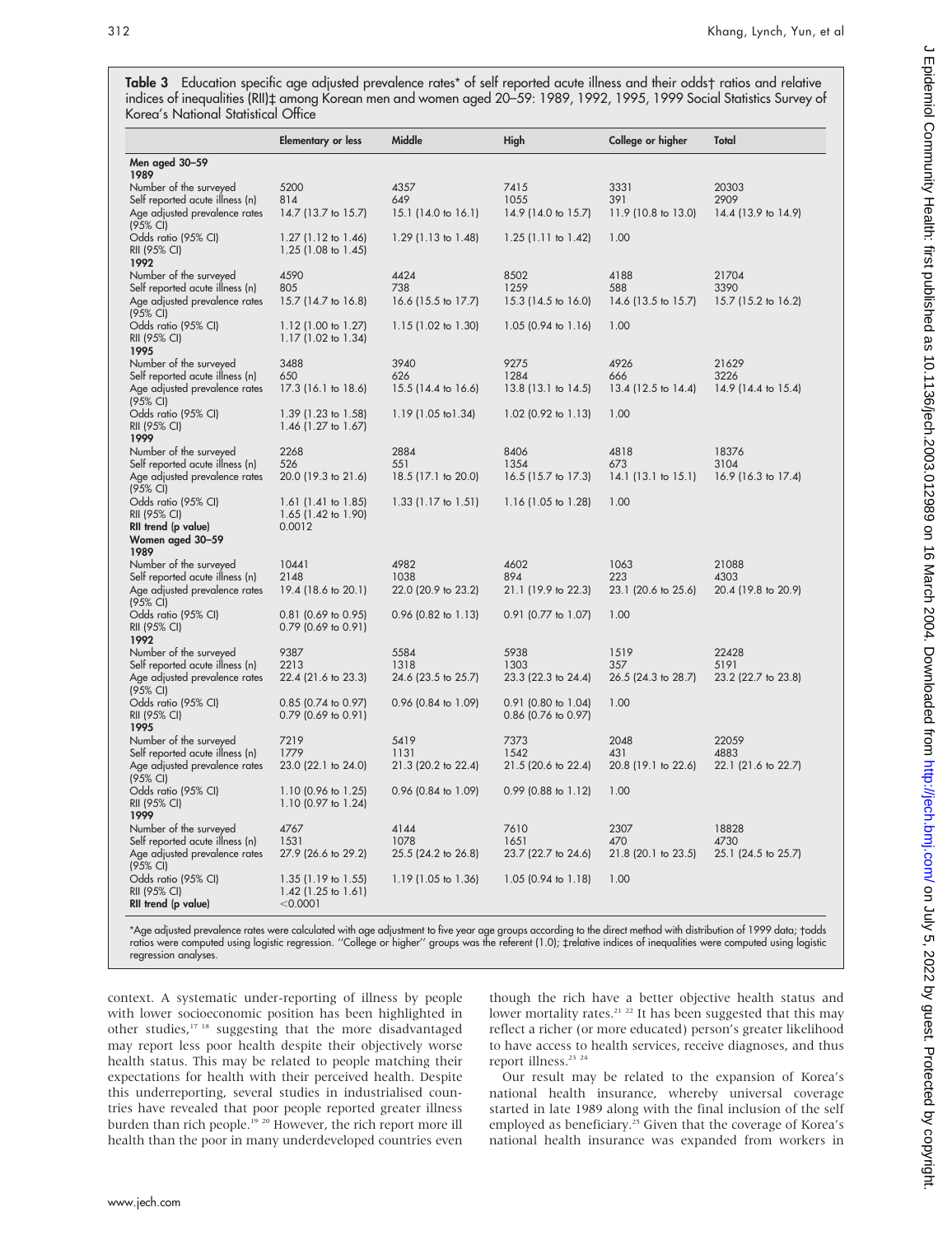large companies in 1977 to the self employed, $25$  the difference in labour market participation rates between men and women might contribute to the gender difference in educational inequalities of self reported acute illness. Furthermore, this expansion of national health insurance may explain both the upsurge in the prevalence rates of poor self rated health between 1989 and 1992 and greater increase in self reported acute illness in women than men in the past 10 years in this study. The lack of socioeconomic self rated health gradient among women in 1989 can be also understood in this context.

This study includes periods of Korean economic crisis, which started in November 1997 and ended in August 2001, as study period. The population health footprint of that economic crisis needs investigating. Despite a potential negative health impact of the economic crisis, mortality rates among all educational groups continued to decline in both sexes. There is no evidence that the Korean economic crisis widened socioeconomic inequalities in all cause mortality. On the other hand, the latest Korean economic crisis may have widened educational inequalities in self rated health. Most of the total increase in relative inequalities in self rated health was made between 1995 and 1999. However, this increase in relative socioeconomic health inequality was not accompanied by a general deterioration of self rated health for all educational groups. While in 1999, college graduates had similar levels of self rated health compared with 1995, those with middle or less education expressed worse levels of self rated health. A definitive conclusion on the relation of the Korean economic crisis with socioeconomic mortality inequalities will not be possible until further analyses of cause specific mortality in the midst of the economic crisis are completed. Future studies should include more objective morbidity indicators and income and/or occupation as indicators of socioeconomic position.

Health inequalities in self rated health were greater than those in self reported acute illness among both sexes over time. When more objective criteria of suffering or disability were used, steeper gradients were evident, with the poorer groups displaying worse health status.4 11 26 A previous study suggested that perceived general health was related to chronic diseases but not to acute conditions.<sup>27</sup>

This study explored educational inequality trends in mortality and two subjective morbidity indicators. Educational health inequalities were found to be greater in regard to the objective measure (all cause mortality) than in the subjective ones (two morbidity indicators in this study) among both sexes. This was also true in regard to trends over time. This highlights the importance of considering the outcomes used to monitor health inequalities in populations.

Socioeconomic health inequalities in women have appeared to be smaller than those of men when researchers used mortality data<sup>28 29</sup> rather than morbidity data as the outcome.30 The idea that gender differences in socioeconomic health inequalities depend on the measure of inequality used has been investigated.<sup>28 31</sup> Given that socioeconomic health gradients for mortality and morbidity measures remained steeper over time among men than women in this study, inequality differences between women and men may not be artefacts but interesting observations that can trigger thinking about their aetiological processes.<sup>30</sup>

Although this study did not find any rise in relative mortality inequalities, the importance of increasing socioeconomic inequalities in subjective morbidity measures should not be overlooked in Korea, where life expectancies approach the level of western industrialised countries and the burden of people's subjective health status is perhaps growing in importance.<sup>32</sup> The rise in inequalities in subjective health between socioeconomic groups, regardless of concurrent increased inequalities in objective health measures, requires increased social discourse and policy discussions about health inequalities in Korean society where socioeconomic health inequalities have not taken priority in the policy agenda.

# .....................

Authors' affiliations

Y H Khang, S I Lee, Department of Preventive Medicine, University of Ulsan College of Medicine, Korea

J W Lynch, Department of Epidemiology, School of Public Health, University of Michigan, USA

S Yun, Department of Statistics, Seoul National University, Korea

Funding: financial support for this study was provided by the Asan Research Institute for Society and Medicine, Seoul, Korea.

Conflicts of interest: none declared

#### **REFERENCES**

- 1 Davey Smith G, Dorling D, Mitchell R, et al. Health inequalities in Britain: continuing increases up to the end of the 20th century. J Epidemiol Community Health 2002;56:434–5.
- 2 Ferrie JE, Shipley MJ, Davey Smith G, et al. Change in health inequalities among British civil servants: the Whitehall II study. J Epidemiol Community Health 2002;56:922–6.
- 3 Regidor E, Gutierrez-Fisac JL, Rodriguez C. Increased socioeconomic differences in mortality in eight Spanish provinces. Soc Sci Med 1995;41:801–7.
- 4 Anitua C, Esnaola S. Changes in social inequalities in health in the Basque Country. J Epidemiol Community Health 2000;54:437–43.
- 5 **Borrell C**, Rue M, Pasarin MI, et al. Trends in social class inequalities in health status, health-related behaviors, and health services utilization in a southern European urban area (1983–1994). Prev Med 2000;31:691–701.
- 6 Dalstra JAA, Kunst AE, Geurts JJM, et al. Trends in socioeconomic health inequalities in the Netherlands, 1981–1999. J Epidemiol Community Health 2002;56:927–34.
- 7 Krokstad S, Kunst AE, Westin S. Trends in health inequalities by educational level in a Norwegian total population study. J Epidemiol Community Health 2002;56:375–80.
- 8 Lahelma E, Kivela K, Roos E, et al. Analysing changes of health inequalities in he Nordic welfare states. Soc Sci Med 2002;55:609-25.
- 9 Schalick LM, Hadden WC, Pamuk E, et al. The widening gap in death rates among income groups in the United States from 1967 to 1986. Int J Health Serv 2000;30:13–26.
- 10 Khang YH, Lynch JW, Kaplan GA. Health inequalities in Korea: age- and sexspecific educational differences in the 10 leading causes of death. In J Epidemiol (in press).
- 11 Liu Y, Rao K, Evans T, et al. China: increasing health gaps in a transitional economy. In: Evans T, Whitehead M, Diderichsen F, et al, eds. Challenging Inequities in Health. New York: Oxford University Press, 2001:77–89.
- 12 Hasegawa T. Japan: historical and current dimensions of health and health equity. In: Evans T, Whitehead M, Diderichsen F, Bhuiya A, Wirth M, eds. Challenging inequities in health: from ethics to action. New York: Oxford University Press, 2001:91–103.
- 13 National Statistical Office of Korea. Population and housing census. http:// www.kosis.nso.go.kr (accessed 10 Jan 2003).
- 14 Mackenbach JP, Kunst AE. Measuring the magnitude of socio-economic inequalities in health: an overview of available measures illustrated with two examples from Europe. Soc Sci Med 1997;44:757–71.
- 15 **Anand S**, Diderichsen F, Evans T, et al. Measuring disparities in health:<br>methods and indicators. In: Evans T, Whithead M, Diderichsen F, et al, M,<br>eds. Challenging inequalities in health: from ethics to action. New Yo Oxford University Press, 2001:49–67.
- 16 **SAS**. SAS/STAT user's guide, version 8. Cary, NC: SAS Institute, 2000.<br>17 **Heliovaara M**, Aromaa A, Klaukka T, et al. Reliability and validity of interview
- data on chronic diseases. J Clin Epidemiol 1993;46:181–91. 18 Mackenbach JP, Looman CWN, van der Meer JBW. Differences in the misreporting of chronic conditions, by level of education: the effect on<br>inequalities in prevalence rates. Am J Public Health 1996;86:706–11.
- 19 Idler EL, Benyamini Y. Self-rated health and mortality: a review of twenty-seven community studies. J Health Soc Behav 1997;38:21–37.
- 20 Kunst AE, Geurts JJ, van den Berg J. International variation in socioeconomic inequalities in self reported health. J Epidemiol Community Health 1995;49:117–23.
- 21 Baker JL, van der Gaag J. Equity in health care and health care financing: evidence from five developing countries. In: van Doorslaer E, Wagstaff A, Rutten F, eds. Equity in the finance and delivery of health care: an international perspective. Oxford: Oxford University Press, 1993:356–94.
- 22 Murray CJL, Chen LC. Understanding morbidity change. Population and Development Review 1992;18:481–503.
- 23 Sen A. Objectivity and position: assessment of health and well-being. In: Chen LC, Kleinman A, Ware NC, eds. Health and social change in international perspective. Cambride, MA: Harvard University Press, 1994:115–28.